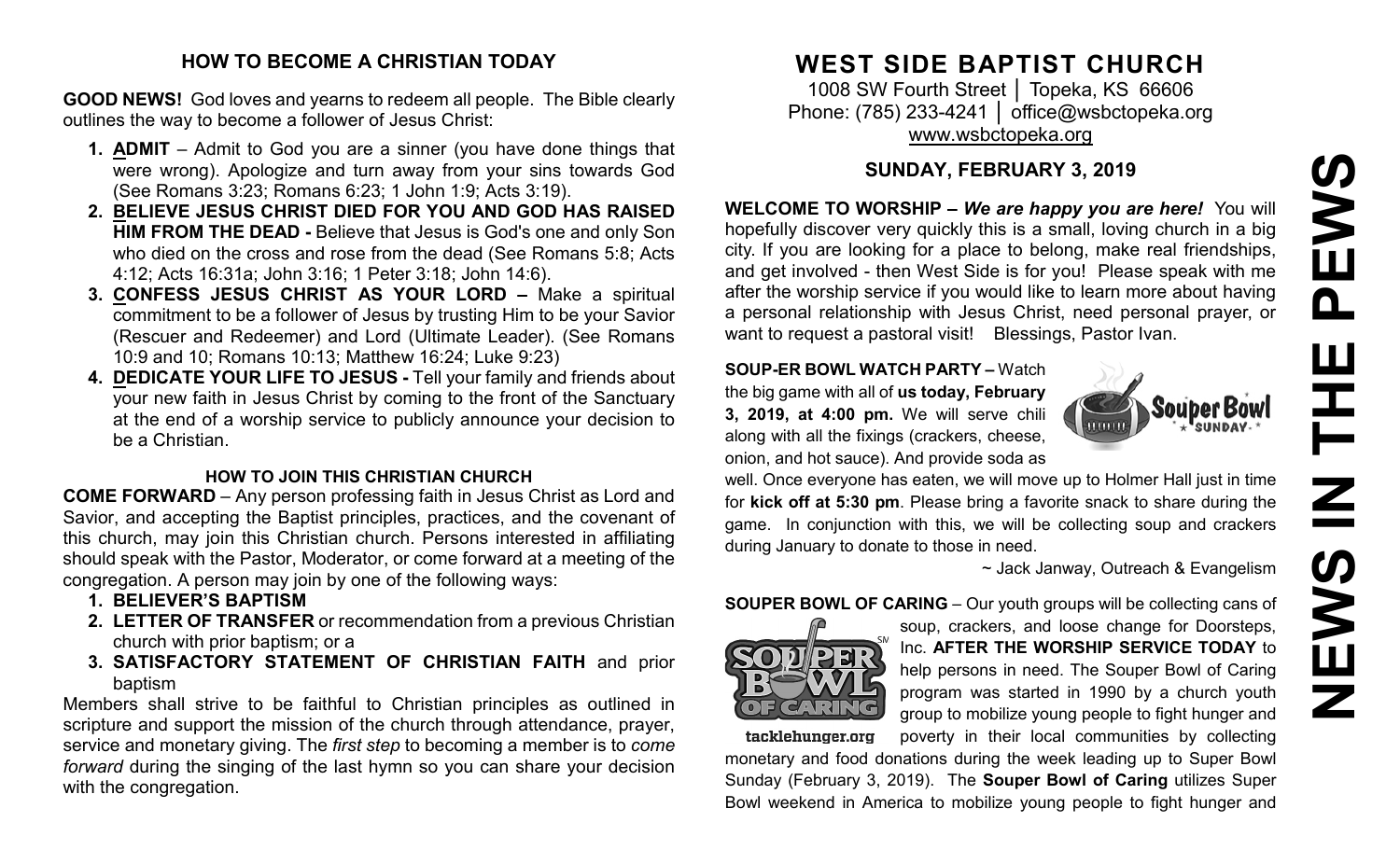poverty in their local communities. Its vision is to transform Super Bowl weekend into America's most massive youth-led weekend of giving and serving.

**AGAPE BENEVOLENCE FUND –** West Side Baptist Church receives a benevolence offering for the poor and those in need the **first Sunday of each month after the Lord's Supper.** The church shares these funds with persons in the church and neighborhood. Please see the Pastor, Church Office, or the Moderator to complete an Application for Assistance.

**BIBLE STUDY -** Come for the one-hour small group study of the biblical book **"FIRST PETER" on Wednesdays at 10:30 am in Holmer Hall**. Bible studies are free and open to the public.

#### **CHILDRENS ACTIVITY BAGS AND BULLETINS – We are glad to have**

**children in worship!** Activity bags filled with coloring pages, crayons, and other items are available for preschool and elementary-aged children near the sanctuary door. **Enjoy the bags and children's bulletins**. Please take home your artwork. Place the bags on the front pew after the worship service so we can restock them.



**DIRECTORY** – The Church Office printed an updated Address and Phone Directory. Please see an Usher or Church Office for a free copy. Send all corrections to Lynda Cokeley, Church Secretary at [office@wsbctopeka.org.](mailto:office@wsbctopeka.org)

#### **YOUTH VALENTINE BANQUET –** The Youth Groups will host a **St. Valentine Banquet on Friday, February 15 at 6:00 pm in the Fellowship**



**Hall.** Make a reservation for a romantic meal served by our young people. Free-will donation only. Menu: lasagna (regular and gluten-free), bread, salad, vegetable, and dessert. The funds will help send our young people to camp, conferences, mission trips, and fun outings. **RSVP before Feb. 10 by marking the Pew Pad, on the bulletin board, in the Church Office or online.**

#### **WEEKLY CALENDAR**

#### **SUNDAY, FEBRUARY 3**

| $8:30-9:15$ am    | Breakfast (FH)          | Last Sunday for Breakfast |
|-------------------|-------------------------|---------------------------|
| 9:15 am           | <b>Sunday School</b>    |                           |
| $10:30$ am        | Worship Service (S)     |                           |
| $4:00 \text{ pm}$ | <b>Super Bowl Party</b> |                           |

#### **MONDAY, FEBRUARY 4**

| $9:00$ am         | No Music Committee (HH)           |
|-------------------|-----------------------------------|
| $9:00 - 11:00$ am | <b>Baby Closet Ministry</b>       |
| $1:00$ pm         | Pastoral Relations Committee (HH) |
| $2:30 \text{ pm}$ | Personnel Committee (HH)          |

#### **TUESDAY, FEBRUARY 5**

| $5:30 \text{ pm}$ | Ladies Night Out @ Cook's Grill |
|-------------------|---------------------------------|
| $5:30 \text{ pm}$ | Men's Night Out @ Schlotzsky's  |
| $6:00 \text{ pm}$ | Capital City Men's Chorus (FH)  |

#### **WEDNESDAY, FEBRUARY 6**

| $10:30$ am       | Bible Study (HH)                     |
|------------------|--------------------------------------|
| $3:30 - 5:30$ pm | Fruit & Vegetable Food Pantry (FH)   |
| $5:00 - 7:00$ pm | <b>Baby Closet Ministry</b>          |
| $5:30 - 6:00$ pm | WWW Supper (FH)                      |
| $6:00 - 7:00$ pm | WWW Bible Club and Adult Bible Study |
| $7:00 - 8:00$ pm | Choir Practice (S)                   |

#### **THURSDAY, FEBRUARY 7**

#### **FRIDAY, FEBRUARY 8 Pastor's Day Off**

#### **SATURDAY, FEBRUARY 9**

| $1:00$ pm | <b>Worship Team Practice</b> |
|-----------|------------------------------|
|           |                              |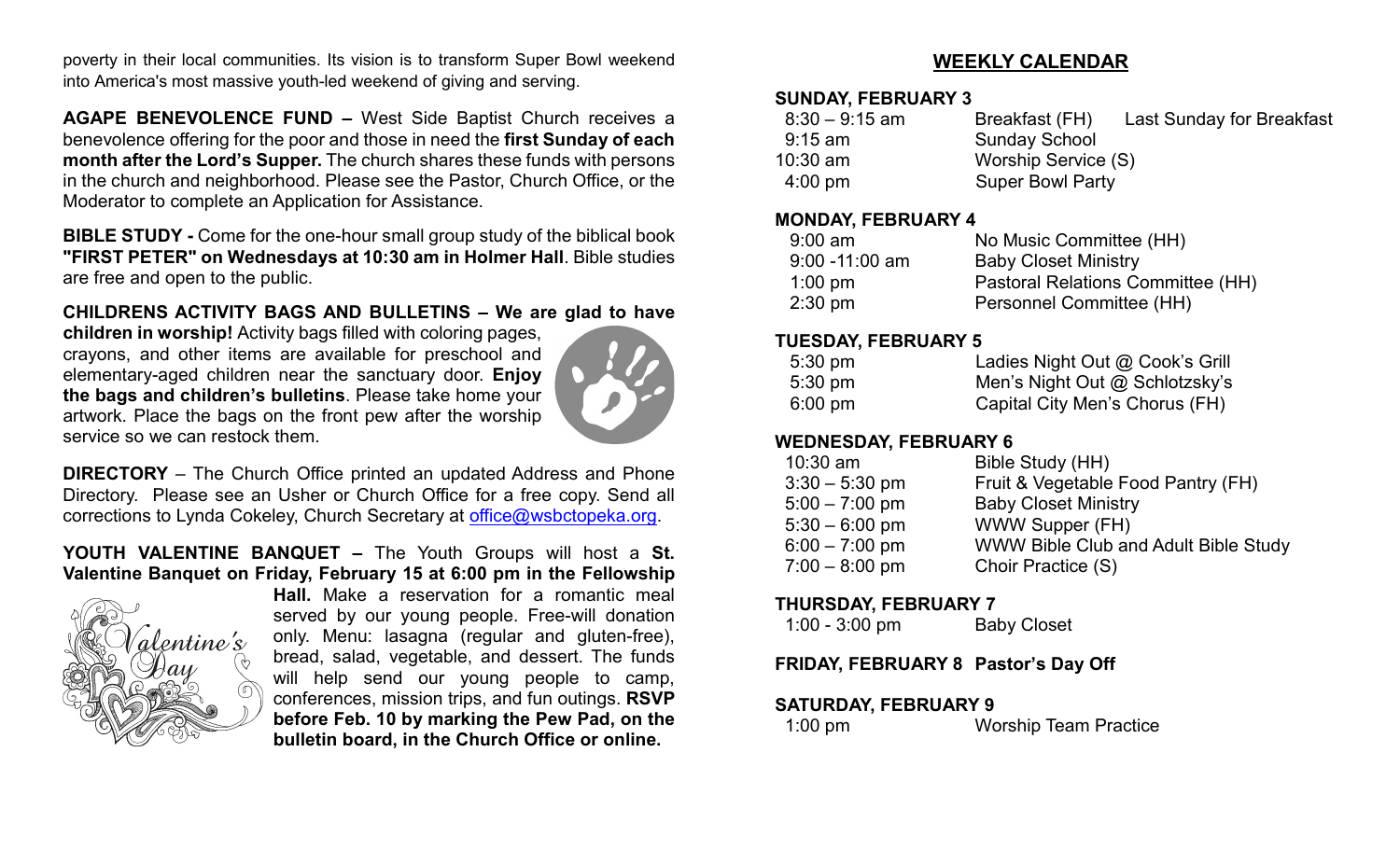# **IN OUR THOUGHTS AND PRAYERS**

Al Carpenter – Healing for health concerns Bradley Carpenter – Healing for health concerns Harry and Pat Carpenter – Healing for health concerns Pat Carreno – Healing for health concerns Larry Gill – Healing (Harry Carpenter's Friend) Emily Hersh – Travel and stay in Argentina Jackie – A friend experiencing a continuous divorce Jerome – Massive Stroke (Mark Calloway's Uncle) Janice and Karen Kirby – Healing for health concerns Ernie and Judy Longstaff – Healing for health concerns Nancy May – Healing for health concerns Marie Merrifield – Healing for health concerns Cale Miller – Healing for health concerns (Harry's Friend) Pat – Healing for health concerns (Virginia Mansfield's friend at Brewster Pl) Becky and Terry Poe – Healing for health concerns Bob & Jill Roesler – Interim Minister at FBC of Topeka, starting Feb. 1, 2018 Keith Springer – Healing for health concerns (Marianne Spano's brother) Lola Zab - Healing for health concerns (Marianne Spano's sister)

ABCUSA General Secretary – Dr. Lee Spitzer – health concerns ABC of the Central Region Ex. Minister – Dr. Gregg Hemmen and staff First Baptist Church (Topeka) and Nathen Marsh's Family – Candidate

# **HOMEBOUND & CARE FACILITIES:**

\*Portia Allbert \*June Cunningham – Brewster Place \*Mae Martin – Plaza West \*Shirley & Larry Dell \*Renea May \*Helen Farrar –Plaza West \*Rogene Moody \*Gerald Haney – \* \*Ken Paslay – Atria Place \*Russ Hunter – \*Theo Penny \*Mary Lou Johnson – Aldersgate \*Edward Perkins – Frazier H \*Alice Kieffer \*Juanita Plankinton \*Etta Landis –Capital Ridge \*Hazel Smith-Tindall

**Please keep The Calloway's and Janice and Karen Kirby in our thoughts and prayers.**

**FINANCIAL GIVING** – Thank you for the generous support of the work of God in and through West Side Baptist Church. Donations report:

|                             | 01-27-2019   |    | Y-T-D Rec'd | <b>Y-T-D Goal</b>     |
|-----------------------------|--------------|----|-------------|-----------------------|
| <b>General Fund</b>         | \$3,342.00   |    | \$15,818.61 | \$21,247.00           |
| <b>Sunday School</b>        | \$<br>27.00  | S  | 55.36       | 30.00<br>$\mathbb{S}$ |
| <b>Building Maintenance</b> | \$<br>20.00  | \$ | 636.00      | \$1,125.00            |
| Fellowship/Benevolence \$   | 3.00         | \$ | 58.00       | 375.00<br>\$          |
| Youth Fund Income           | \$<br>105.00 | \$ | 165.00      |                       |
| DG – M & M Offering         | \$<br>25.00  | \$ | 50.00       |                       |

**FRUIT & VEGETABLE FOOD PANTRY –** Free bread, fruits, and vegetables on **Wednesdays from 3:30 pm to 5:30 pm** or while supplies last**.** Volunteers are needed to help unload, set-up, and distribute food. **2018 Report: 6,389 individuals (3,263 adults, 2,417 children, plus 709 seniors) in 1,884** families received **34,519** pounds of free food and supplies. The Fruit & Vegetable Food Pantry will



be open on Wednesdays, February 6, 13, 20, and 27. *\*All food is available at no cost. Please donate reusable grocery bags.* We can no longer use the plastic bags.

**SUNDAY SCHOOL & CHRISTIAN ED -** Happy New Year! We are looking forward to a great year in 2019. On Sunday mornings there are three choices of classes for adults, children, and youth.

- 1. Bible as Literature DVD Doug Mauck Holmer Hall
- 2. Philippians DVD Jack Janway Second Floor

Please join us for Sunday School at 9:15. *By Feb 1, the Camping Scholarship program will be underway for children and youth to earn up to \$100 each to help them go to a summer camp sponsored by ABCCR.* We are also planning a repeat of our Summer Sunday School Cinema and need recommendations for good films. Plans are underway for Vacation Bible School, July 15-19. Watch for more details soon and prayerfully consider how you might support and participate in any or all Christian Education activities. ~ Alice Payne, C.E. Coordinator

<sup>3.</sup> Women's Bible Study Rexanne Greuter Second Floor